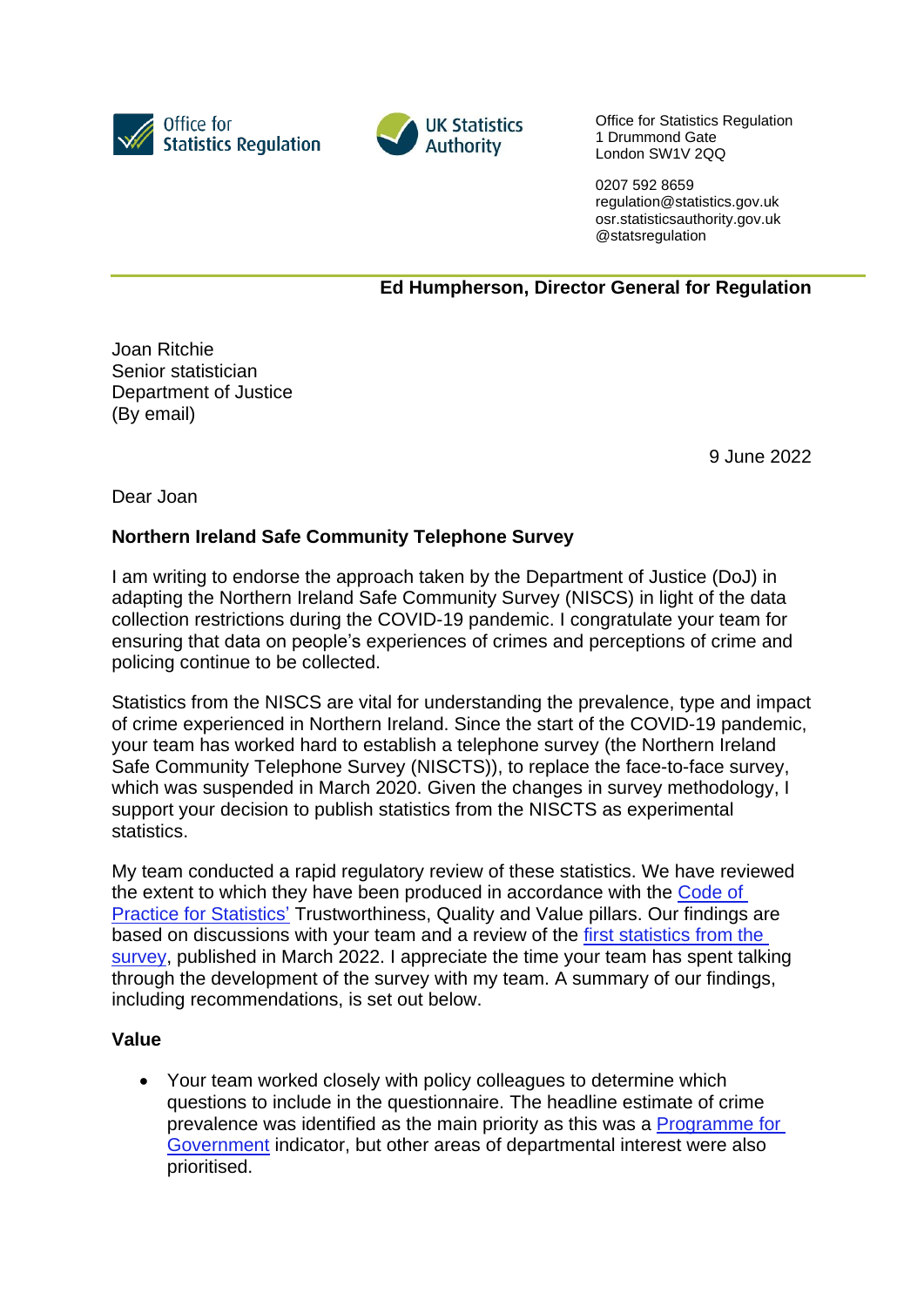- The statistical bulletin is informative and engaging. The commentary provides clear guidance for users on how to interpret the new statistics, in particular on comparing NISCTS estimates with those from the face-to-face NISCS. The break in time series is clearly indicated on the visualisations.
- There are some important gaps in the data and statistics from the NISCTS. For ethical and safeguarding reasons, which we support, the self-completion modules on domestic violence and abuse, and sexual violence and abuse were not included in the questionnaire. It is good to hear that the team is exploring the potential of developing an online version of the domestic abuse self-completion module so that data on this type of crime can be collected again.
- We welcome DoJ's engagement with statisticians in the Office for National Statistics (ONS) and Scottish Government, who established similar telephoneoperated crime surveys. We are pleased that all three teams talked about their respective surveys at the first Annual Crime and Justice Forum, hosted by ONS in February 2022. This user event facilitated collaboration and added insight for users on the similarities and differences between the three surveys.

# **Quality**

- Unlike the telephone-operated crime surveys in England and Wales, and Scotland, the NISCTS did not re-contact participants from the previous faceto-face survey. A new survey sample was drawn, in line with guidance from the Northern Ireland Statistics and Research Agency, which ensured that there is consistency across household surveys. DoJ tried to keep the design of the NISCTS as close as possible to the NISCS. Data have been collected on a continuous basis during the pandemic since June 2020.
- The main limitation of the survey is the low response rate (15% compared to 56% for the NISCS), which led to a small achieved sample size (1,100, compared with 3,500 for the NISCS). This has affected the precision of the estimates and the level of disaggregation possible. The low response rate is a concern. NISRA introduced incentives in 2020 before discontinuing the NISCS and adopting a knock to nudge approach in summer 2021 in order to boost the response rate for the new survey. It is good to hear that these measures are having a positive impact. We encourage you be transparent about the changes to the response rate, to help users understand the impact on data quality and re-enforce DoJ's trustworthiness.
- Methodological changes to the survey are well-explained. The technical annex describes all aspects of the survey design and methods, including sampling and fieldwork, and the availability of demographic breakdowns. The [Things users need to know](https://www.justice-ni.gov.uk/sites/default/files/publications/justice/niscts%2020-21%20-%20things%20users%20need%20to%20know.pdf) document published alongside the statistical bulletin is excellent. It supports user interpretation of the statistics by outlining the factors users should take into consideration when comparing 2020/21 data with data from previous years.
- We encourage you to carry out a study of the comparability of the estimates from the NISCTS and NISCS, like [ONS did](https://www.ons.gov.uk/peoplepopulationandcommunity/crimeandjustice/methodologies/comparabilitybetweenthetelephoneoperatedcrimesurveyforenglandandwalesandthefacetofacecrimesurveyforenglandandwales) for the Telephone-operated Crime Survey for England and Wales. As a result, ONS produced an adjusted dataset for the face-to-face survey that allowed it to make direct comparisons with telephone-operated survey estimates. Producing comparable datasets for